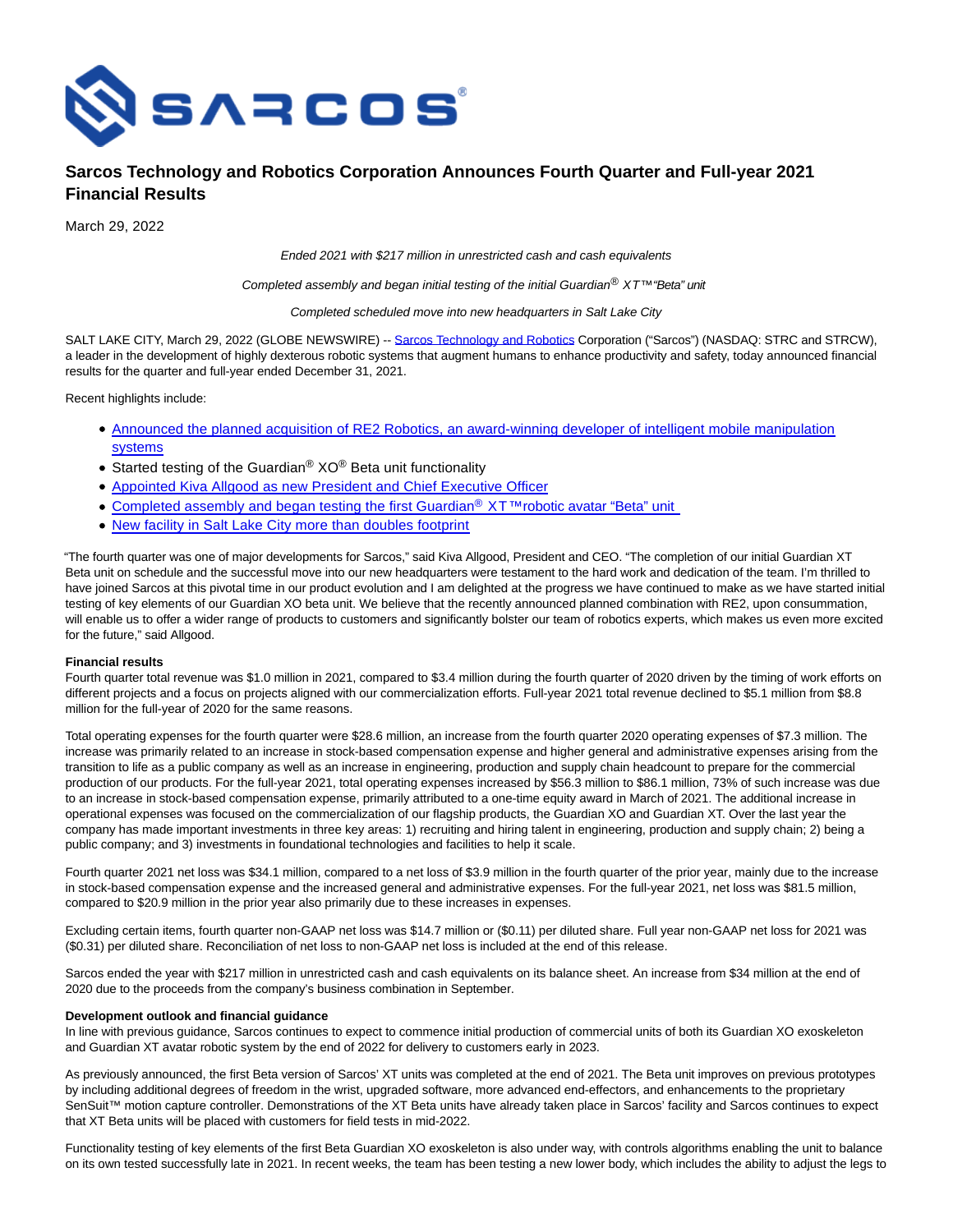accommodate a wider range of user heights.

As the development team began to complete final assembly of the initial Beta unit in early 2022, it became clear that adjustments would be required to reduce both the weight of the suit and the number of bespoke components for commercial release.

Therefore, in order to optimize the utility of the Guardian XO Beta unit testing, the company chose to make these changes to the Beta unit with the result that the first Beta unit will not now be fully assembled until later in 2022. The company continues to expect that Guardian XO Beta units will be available for testing in the second half of 2022.

Supply chain impacts, significant competition for new hires and the engagement of third-party contractors to aid in Sarcos' commercialization efforts have increased the company's liquidity requirements. As a result, Sarcos believes it will be helpful to give guidance for the rest of the year on its expectations for monthly net cash requirements. At this time, the company believes its monthly cash burn from operations and capital expenditures on a standalone basis will average \$5.5 million for 2022. In addition, Sarcos estimates a cash impact averaging approximately \$1 million a month from the purchase of stock to satisfy certain tax obligations on the vesting of employee stock awards. These expectations do not take into account the effects of the planned acquisition of RE2, including both the cash to be used as consideration in the transaction and any additional cash burn resulting from RE2's operations. However, as previously disclosed, Sarcos does not expect the acquisition to have a material effect on its cash burn rate.

#### **Webcast**

Sarcos will hold a conference call to discuss the fourth quarter and full-year 2021 financial results, along with management's business outlook, at 5:00 p.m. ET on Tuesday, March 29, 2022. Interested investors can access the webcast at [investor.sarcos.com u](https://www.globenewswire.com/Tracker?data=Vce6I9Ft8yQWqXnuZckCu2OzUZIb1rJln5qaEIlzOTs0pSyNt1CtKFFlk7p-NGGpg9dl7i4bze7nZpFRgHZ0gzF8wONSpVyj6K6weESYLTI=)nder the [events s](https://www.globenewswire.com/Tracker?data=2AdvCJlm1G-_kVfa5eTiFLPNyBdXlL_HNp3Z7oCbcpM0MU-a-HkLUJZ0wspZ15UZn-46BbuS4BrNxJdl2fN49IeX8nxOZxpk-Caif31TU0k=)ection. A replay will also be available a[t investor.sarcos.com f](https://www.globenewswire.com/Tracker?data=Vce6I9Ft8yQWqXnuZckCuwIyJ7TkxUxjJgEgK7luqKTQOcmO60MacD3I8p51MgSsysmwQ5WmK4H0lTkAzowyXUHLoER3MIfrRmOGsNuTOzY=)or one month after the call.

For more information on Sarcos, its leadership team, and its award-winning product portfolio, please visi[t www.sarcos.com.](https://www.globenewswire.com/Tracker?data=mmCrnX2ujGStXUJbA65V0ryFiTKgYCPz-HHMlIakKPXedhtnRgbXFv-htDCe6H66ZL2aueyKfYiRxU6Qqv4cTA==)

#### **About Sarcos Technology and Robotics Corporation**

Sarcos Technology and Robotics Corporation (NASDAQ: STRC and STRCW) is a leader in industrial robotic systems that augment human performance by combining human intelligence, instinct and judgment with the strength, endurance and precision of machines to enhance employee safety and productivity. Leveraging more than 30 years of research and development, Sarcos' mobile robotic systems, including the Guardian ® S, Guardian<sup>®</sup> GT, Guardian<sup>®</sup> XO<sup>®</sup>, and Guardian<sup>®</sup> XT™, are designed to revolutionize the future of work wherever physically demanding work is done. Sarcos is based in Salt Lake City, Utah. For more information, please visit [www.sarcos.com.](https://www.globenewswire.com/Tracker?data=mmCrnX2ujGStXUJbA65V0rDEa_FKWkislvsPmalXlSz4eE70UtkPHSqg5LfSIN1GAST0AKMZOa9fbXBpeRCQFg==)

#### **Forward-Looking Statements**

This press release contains forward-looking statements within the meaning of the Private Securities Litigation Reform Act of 1995, including, but not limited to, Sarcos' product roadmap, including the expected timing of commercialization or new product releases, Sarcos' ability to complete the acquisition of RE2, anticipated timing of the transaction; products and markets of each company; the expected benefits of the acquisition of RE2 and Sarcos' ability to realize those benefits; Sarcos' performance following the acquisition of RE2, customer interest in Sarcos' products, Sarcos' plans to expand its product availability and Sarcos' use of capital, including Sarcos' ability to accomplish the initiatives outlined above. Forward-looking statements are inherently subject to risks, uncertainties and assumptions. Generally, statements that are not historical facts, including statements concerning possible or assumed future actions, business strategies, events, or results of operations, are forward-looking statements. These statements may be preceded by, followed by or include the words "believes," "estimates," "expects," "projects," "forecasts," "may," "will," "should," "seeks," "plans," "scheduled," "anticipates," "intends" or "continue" or similar expressions. Such forward-looking statements involve risks and uncertainties that may cause actual events, results or performance to differ materially from those indicated by such statements. These forward-looking statements are based on Sarcos' management's current expectations and beliefs, as well as a number of assumptions concerning future events. However, there can be no assurance that the events, results, or trends identified in these forward-looking statements will occur or be achieved. Forward-looking statements speak only as of the date they are made, and Sarcos is not under any obligation and expressly disclaims any obligation, to update, alter or otherwise revise any forward-looking statement, whether as a result of new information, future events, or otherwise, except as required by law. Readers should carefully review the statements set forth in the reports which Sarcos has filed or will file from time to time with the Securities and Exchange Commission (the "SEC"). In addition to factors previously disclosed in Sarcos' reports filed with the SEC and those identified in this press release, the following factors, among others, could cause actual results to differ materially from forward-looking statements or historical performance: Sarcos' ability to execute on its business strategy, address staffing shortages and supply chain disruptions, launch its products within expected timelines, develop new products and services and enhance existing products and services; ability to respond rapidly to emerging technology trends; ability to compete effectively, recruit and retain qualified personnel and manage growth and costs; the risk that the planned acquisition of RE2 may not be completed in a timely manner or at all; any failure to satisfy the conditions to the consummation of the acquisition of RE2; the occurrence of any event, change or other circumstance that could give rise to the termination of the merger agreement with RE2; the risk of litigation or regulatory actions in connection with the planned acquisition of RE2; the ability of Sarcos to successfully integrate RE2's operations, personnel, products and technologies; the risk that the anticipated benefits of the planned acquisition of RE2 may not be realized or may take longer than anticipated to be realized, including as a result of the impact of, or problems arising from, the integration of the two companies or as a result of the economy and competitive factors in the areas where Sarcos and RE2 do business; and other risks and uncertainties set forth in the section entitled "Risk Factors" and "Cautionary Note Regarding Forward-Looking Statements" in documents filed from time to time with the SEC. The documents filed by Sarcos with the SEC may be obtained free of charge at the SEC's website at www.sec.gov.

#### **SARCOS TECHNOLOGY AND ROBOTICS CORPORATION CONDENSED CONSOLIDATED BALANCE SHEETS (Unaudited)**

(in thousands, except share data)

**As of**

**December 31, 2021 December 31, 2020**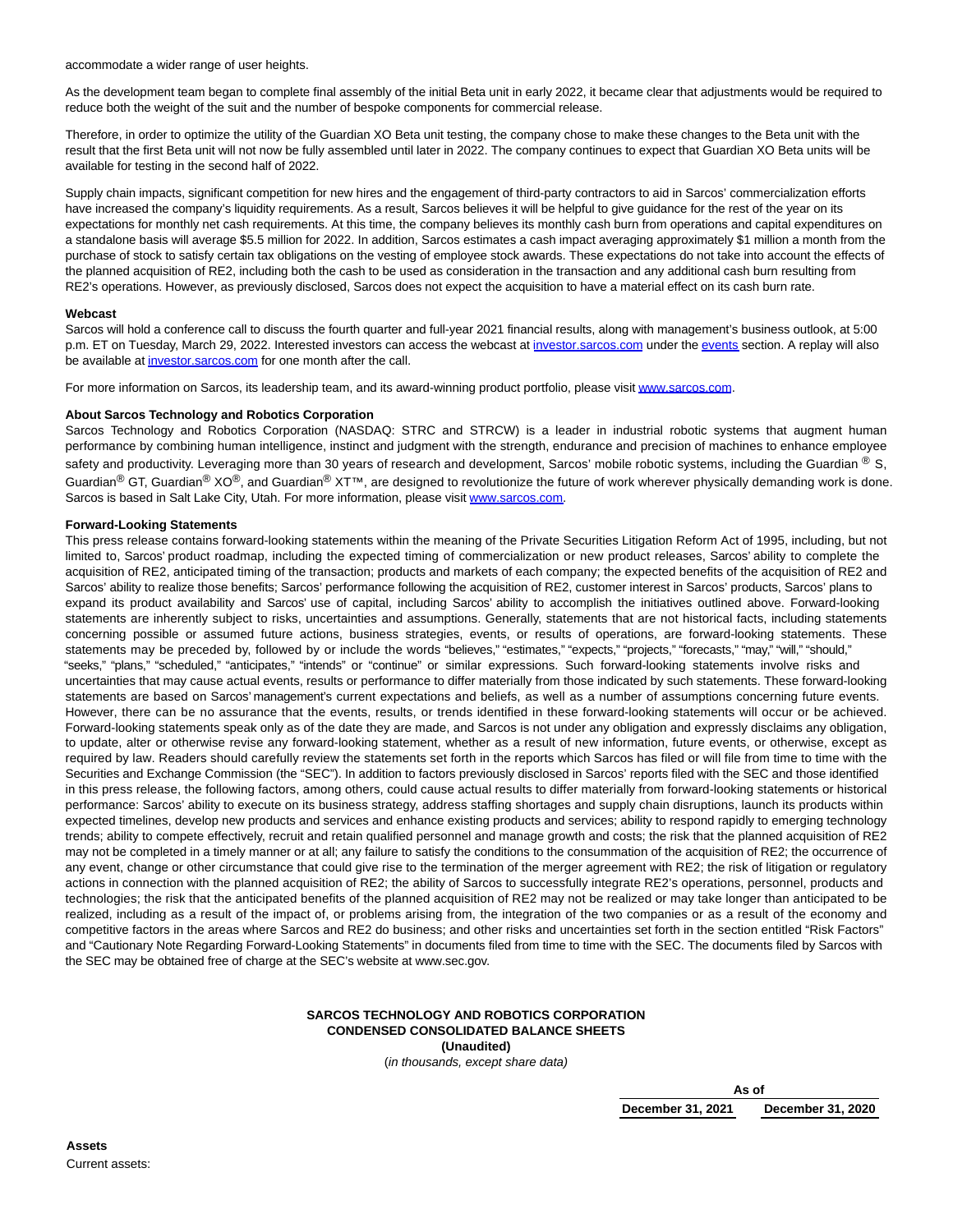| Cash and cash equivalents                                                                                                                                                            | \$ | 217,114    | \$<br>33,664 |
|--------------------------------------------------------------------------------------------------------------------------------------------------------------------------------------|----|------------|--------------|
| Accounts receivable                                                                                                                                                                  |    | 788        | 1,051        |
| Unbilled receivables                                                                                                                                                                 |    | 221        | 219          |
| Inventories, net                                                                                                                                                                     |    | 1,006      | 707          |
| Prepaid expenses and other current assets                                                                                                                                            |    | 9,202      | 693          |
| Total current assets                                                                                                                                                                 |    | 228,331    | 36,334       |
| Property and equipment, net                                                                                                                                                          |    | 7,051      | 1,425        |
| Other non-current assets                                                                                                                                                             |    | 441        | 292          |
| <b>Total assets</b>                                                                                                                                                                  | \$ | 235,823    | \$<br>38,051 |
| Liabilities and stockholders' equity                                                                                                                                                 |    |            |              |
| Current liabilities:                                                                                                                                                                 |    |            |              |
| Accounts payable                                                                                                                                                                     | \$ | 1,681      | \$<br>972    |
| <b>Accrued liabilities</b>                                                                                                                                                           |    | 4,480      | 1,255        |
| Notes payable, current                                                                                                                                                               |    |            | 1,328        |
| <b>Total current liabilities</b>                                                                                                                                                     |    | 6,161      | 3,555        |
| Notes payable, net of current                                                                                                                                                        |    |            | 1,066        |
| <b>Warrant liabilities</b>                                                                                                                                                           |    | 13,701     |              |
| Other non-current liabilities                                                                                                                                                        |    | 1,999      | 526          |
| <b>Total liabilities</b>                                                                                                                                                             |    | 21,861     | 5,147        |
| Commitments and contingencies                                                                                                                                                        |    |            |              |
| Stockholders' equity:                                                                                                                                                                |    |            |              |
| Common stock, \$0.0001 par value, 990,000,000 and 133,312,415 shares authorized as of<br>December 31, 2021, and December 31, 2020; 137, 722, 658 and 104, 039, 354 shares issued and |    |            |              |
| outstanding as of December 31, 2021, and December 31, 2020, respectively                                                                                                             |    | 14         | 10           |
| Additional paid-in capital                                                                                                                                                           |    | 359,439    | 96,880       |
| Accumulated deficit                                                                                                                                                                  |    | (145, 491) | (63, 983)    |
| Total Sarcos Technology and Robotics Corporation stockholders' equity                                                                                                                |    | 213,962    | 32,907       |
| Noncontrolling interests                                                                                                                                                             |    |            | (3)          |
| Total stockholders' equity                                                                                                                                                           |    | 213,962    | 32,904       |
| Total liabilities and stockholders' equity                                                                                                                                           | S  | 235,823    | \$<br>38,051 |

See Sarcos 10-K filing dated March 29, 2022, for accompanying notes to the condensed consolidated financial statements.

# **SARCOS TECHNOLOGY AND ROBOTICS CORPORATION CONDENSED CONSOLIDATED STATEMENTS OF OPERATIONS AND COMPREHENSIVE LOSS (Unaudited)**

(in thousands, except share and per share data)

|                                                                                                     | <b>Three Months Ended</b><br>December 31, |           |    | <b>Year Ended</b><br>December 31, |    |           |    |           |
|-----------------------------------------------------------------------------------------------------|-------------------------------------------|-----------|----|-----------------------------------|----|-----------|----|-----------|
|                                                                                                     |                                           | 2021      |    | 2020                              |    | 2021      |    | 2020      |
| Revenue, net                                                                                        | \$                                        | 1,004     | \$ | 3,426                             | \$ | 5,075     | \$ | 8,813     |
| Operating expenses:                                                                                 |                                           |           |    |                                   |    |           |    |           |
| Cost of revenue                                                                                     |                                           | 1,060     |    | 2,065                             |    | 3,867     |    | 5,602     |
| Research and development                                                                            |                                           | 6,118     |    | 2,868                             |    | 17,516    |    | 14,117    |
| General and administrative                                                                          |                                           | 18,960    |    | 1,581                             |    | 58,059    |    | 7,297     |
| Sales and marketing                                                                                 |                                           | 2,510     |    | 773                               |    | 6,624     |    | 2,796     |
| Total operating expenses                                                                            |                                           | 28,648    |    | 7,287                             |    | 86,066    |    | 29,812    |
| Loss from operations                                                                                |                                           | (27, 644) |    | (3,861)                           |    | (80, 991) |    | (20, 999) |
| Interest (expense) income, net                                                                      |                                           | (4)       |    | (18)                              |    | (34)      |    | 40        |
| Loss on warrant liability                                                                           |                                           | (8, 437)  |    |                                   |    | (4,927)   |    |           |
| Gain on forgiveness of notes payable                                                                |                                           | 2,000     |    |                                   |    | 4,394     |    |           |
| Other income, net                                                                                   |                                           | 23        |    | 3                                 |    | 51        |    | 34        |
| Loss before provision for income taxes                                                              |                                           | (34,062)  |    | (3,876)                           |    | (81, 507) |    | (20, 925) |
| Provision for income taxes                                                                          |                                           |           |    | (1)                               |    | (1        |    | (1)       |
| Net loss and comprehensive loss                                                                     |                                           | (34,062)  |    | (3, 877)                          |    | (81,508)  |    | (20,926)  |
| Net loss attributable to common stockholders                                                        |                                           | (34,062)  | Ъ  | (3,877)                           |    | (81,508)  |    | (20, 926) |
| Net loss per share attributable to common stockholders:                                             |                                           |           |    |                                   |    |           |    |           |
| Basic and diluted                                                                                   |                                           | (0.25)    | S  | (0.04)                            |    | (0.72)    |    | (0.21)    |
| Weighted-average shares used in computing net loss per share<br>attributable to common stockholders |                                           |           |    |                                   |    |           |    |           |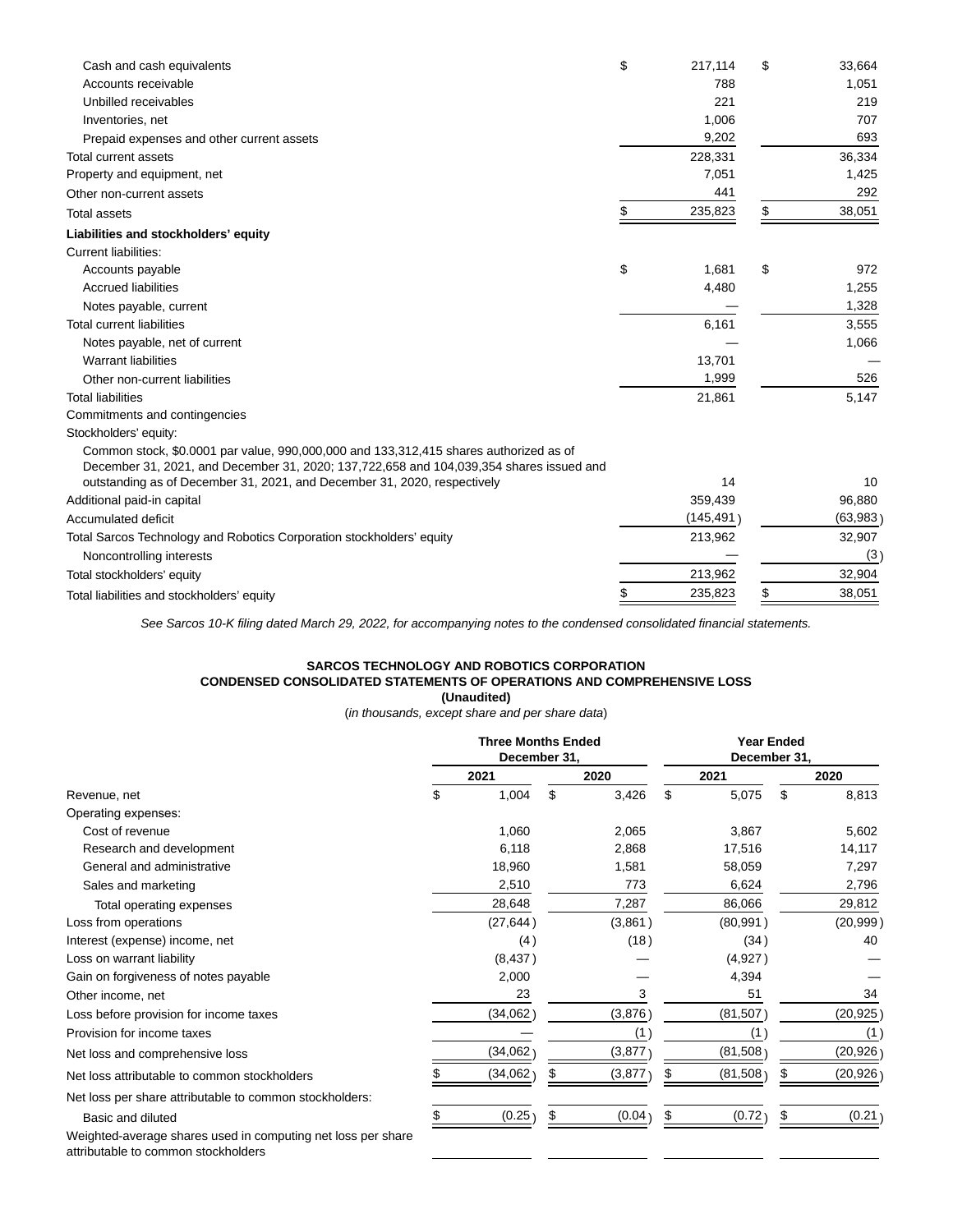See Sarcos 10-K filing dated March 29, 2022, for accompanying notes to the condensed consolidated financial statements.

# **SARCOS TECHNOLOGY AND ROBOTICS CORPORATION CONDENSED CONSOLIDATED STATEMENT OF CASH FLOWS (Unaudited)**

(in thousands)

|                                                                                | Year Ended December 31, |           |    |           |  |
|--------------------------------------------------------------------------------|-------------------------|-----------|----|-----------|--|
|                                                                                |                         | 2021      |    | 2020      |  |
| Cash flows from operating activities:                                          |                         |           |    |           |  |
| Net loss                                                                       | \$                      | (81,508)  | \$ | (20, 926) |  |
| Adjustments to reconcile net loss to net cash used in operating activities:    |                         |           |    |           |  |
| Stock-based compensation                                                       |                         | 43,118    |    | 2,291     |  |
| Depreciation                                                                   |                         | 531       |    | 458       |  |
| Change in fair value of warrant liability                                      |                         | 4,927     |    |           |  |
| Gain on forgiveness of notes payable                                           |                         | (4, 394)  |    |           |  |
| Changes in operating assets and liabilities                                    |                         |           |    |           |  |
| Accounts receivable                                                            |                         | 263       |    | (135)     |  |
| Unbilled receivable                                                            |                         | (2)       |    | 649       |  |
| Inventories                                                                    |                         | (299)     |    | 441       |  |
| Prepaid expenses and other current assets                                      |                         | (8,082)   |    | (144)     |  |
| Other non-current assets                                                       |                         | (148)     |    | (163)     |  |
| Accounts payable                                                               |                         | 244       |    | (320)     |  |
| Accrued liabilities                                                            |                         | 2,646     |    | 592       |  |
| Deferred revenue                                                               |                         | (27)      |    | (143)     |  |
| Deferred rent                                                                  |                         | 1,004     |    |           |  |
| Other non-current liabilities                                                  |                         | (376)     |    | 518       |  |
| Net cash used in operating activities                                          |                         | (42, 103) |    | (16, 882) |  |
| Cash flows from investing activities:                                          |                         |           |    |           |  |
| Purchases of property and equipment                                            |                         | (4,688)   |    | (950)     |  |
| Net cash used in investing activities                                          |                         | (4,688)   |    | (950)     |  |
| Cash flows from financing activities:                                          |                         |           |    |           |  |
| Proceeds from issuance of common stock and warrants                            |                         |           |    | 39,867    |  |
| Proceeds from notes payable                                                    |                         | 2,000     |    | 2,394     |  |
| Proceeds from exercise of stock options                                        |                         | 26        |    | 124       |  |
| Acquisition of common stock for tax withholding obligations                    |                         | (284)     |    |           |  |
| Purchase of non-controlling interest                                           |                         | (200)     |    |           |  |
| Payment of obligations under capital leases                                    |                         | (89)      |    | (84)      |  |
| Proceeds from PIPE                                                             |                         | 220,000   |    |           |  |
| Proceeds from Merger                                                           |                         | 25,359    |    |           |  |
| Payments for transaction costs                                                 |                         | (16, 571) |    |           |  |
|                                                                                |                         | 230,241   |    | 42,301    |  |
| Net cash provided by financing activities                                      |                         |           |    |           |  |
| Net increase in cash, cash equivalents                                         |                         | 183,450   |    | 24,469    |  |
| Cash, cash equivalents at beginning of period                                  |                         | 33,664    |    | 9,195     |  |
| Cash, cash equivalents at end of period                                        | \$                      | 217,114   | \$ | 33,664    |  |
| Supplemental disclosure of cash flow information:                              |                         |           |    |           |  |
| Cash paid for interest                                                         | \$                      | 11        | \$ |           |  |
| Cash paid for income taxes                                                     | \$                      | 2         | \$ | 1         |  |
| Supplemental disclosure of non-cash financing and investing activities:        |                         |           |    |           |  |
| Issuance of common stock warrants                                              | \$                      |           | \$ | 1,220     |  |
| Purchases of property and equipment included in accounts payable at period-end |                         | 605       | \$ | 28        |  |
| Purchase of property and equipment under capital leases                        |                         |           | \$ | 303       |  |
| Vesting of founder shares subject to repurchase                                |                         |           | \$ | 75        |  |
| Leasehold improvements paid by lessor                                          | \$                      | 988       | \$ |           |  |
| Unpaid transaction costs                                                       | \$                      | 148       | \$ |           |  |
| Assumption of warrant liabilities                                              | \$                      | 8,774     | \$ |           |  |

See Sarcos 10-K filing dated March 29, 2022, for accompanying notes to the condensed consolidated financial statements.